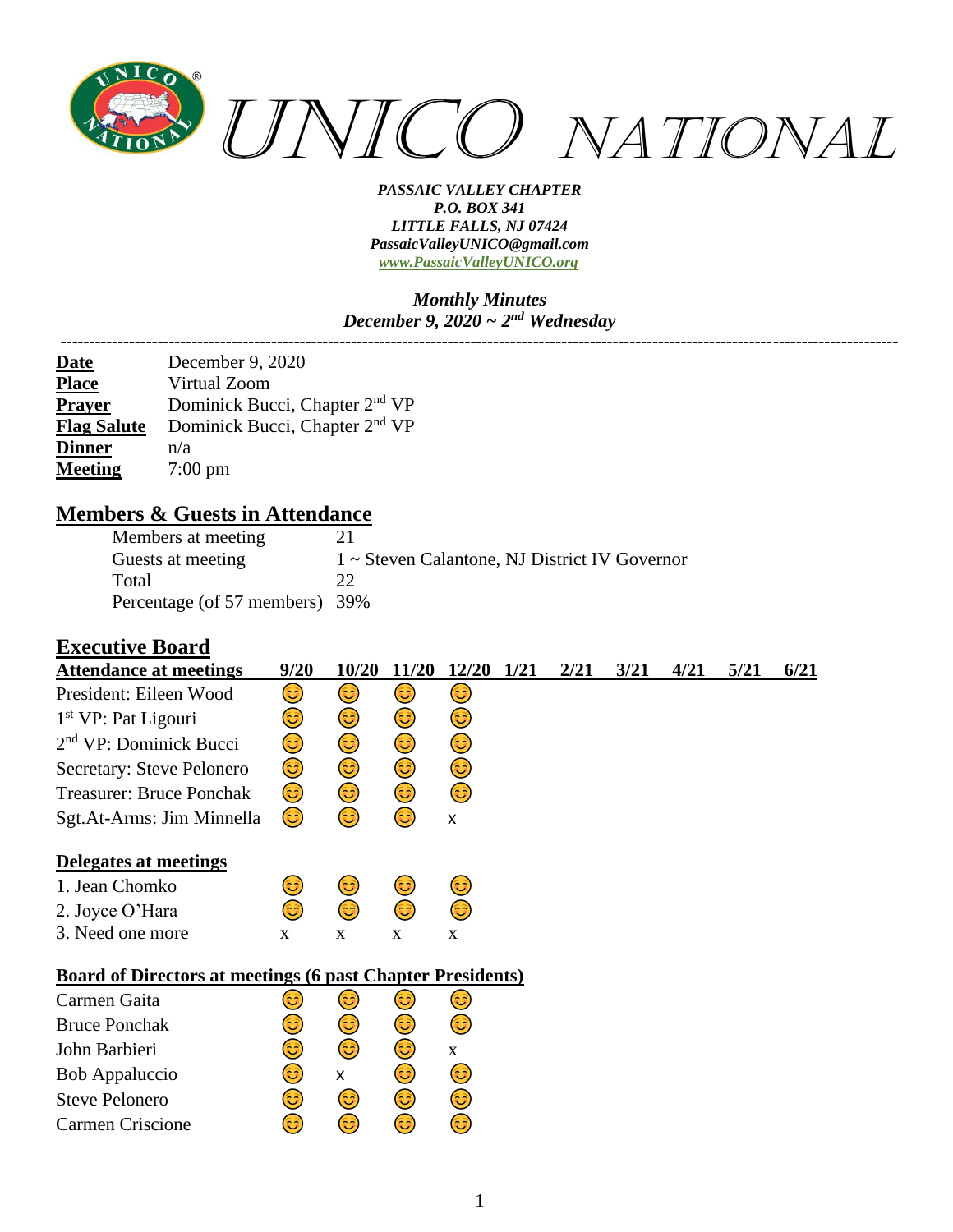

#### *Monthly Minutes December 9, 2020 ~ 2nd Wednesday*

| <b>Past Chapter Presidents in attendance at meetings</b> |      |       |      |       |      |      |      |      |      |      |
|----------------------------------------------------------|------|-------|------|-------|------|------|------|------|------|------|
|                                                          | 9/20 | 10/20 | 1/20 | 12/20 | 1/21 | 2/21 | 3/21 | 4/21 | 5/21 | 6/21 |
| Joe Agresti PNP                                          | x    | x     | 3    | X     |      |      |      |      |      |      |
| <b>Bob Appaluccio</b>                                    | 3    | X     | 3)   | ٢     |      |      |      |      |      |      |
| John Barbieri                                            | 3)   | 3)    | 3)   | X     |      |      |      |      |      |      |
| Sal Benvenuti                                            | 3    | 3)    | 3)   | 3)    |      |      |      |      |      |      |
| <b>Carmen Criscione</b>                                  | 3    | 3)    | 3)   | 3)    |      |      |      |      |      |      |
| John Morano                                              | 3    | 3)    | 3)   | 3     |      |      |      |      |      |      |
| <b>Steve Pelonero</b>                                    | 3    | ٢     | 3)   | 3)    |      |      |      |      |      |      |
| <b>Bruce Ponchak</b>                                     | 3    | 3     | 3)   | 3)    |      |      |      |      |      |      |
| <b>Chuck Russo</b>                                       | 3    | 6     | 3)   | X     |      |      |      |      |      |      |
| Angelo Verrone                                           | X    | 3     | 3)   | 3)    |      |      |      |      |      |      |

# **Opening Remarks**

#### • **President Eileen Wood:**

- Eileen welcomed and thanked everyone for attending this Zoom meeting. Eileen said that it was a shame to meet this way, but this is what it is for a while. Eileen wished everyone a safe and a healthy Merry Christmas and New Year
- **1 st VP Pat Ligouri:**
	- Pat welcomed everyone
- **2 nd VP Dominick Bucci:**
	- Dominick welcomed everyone

## **Secretary Minutes**

Secretary: Steve Pelonero

- Steve reported that the minutes were emailed to all chapter members as well as being on our chapter website
- Motion to accept
	- $1<sup>st</sup>$ Carmen Gaita
	- $2<sub>nd</sub>$ **Bill Ermolowich**

All were in favor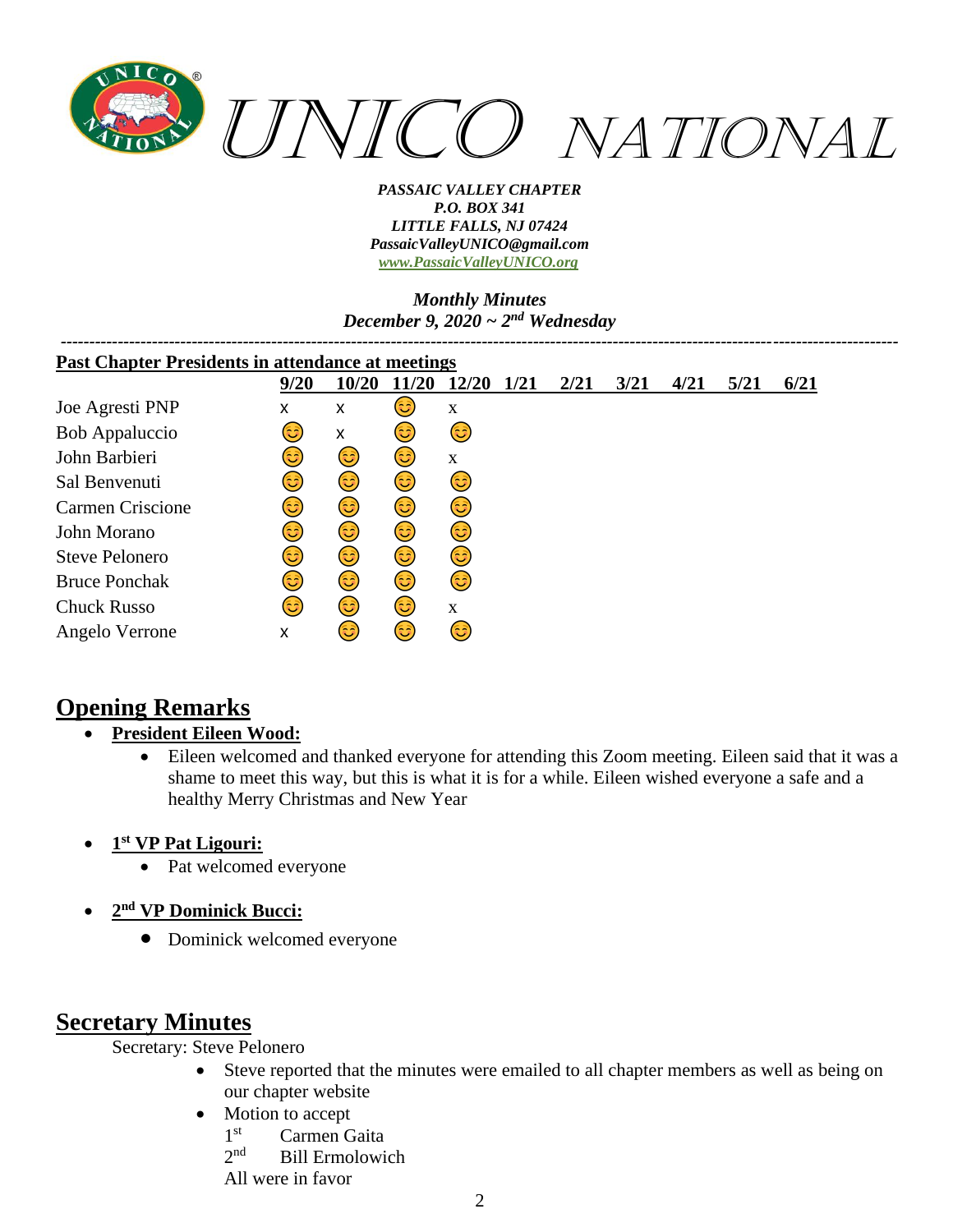

*Monthly Minutes December 9, 2020 ~ 2nd Wednesday*

*---------------------------------------------------------------------------------------------------------------------------------------------------*

### **Treasurer Report**

Treasurer: Bruce Ponchak

Bruce emailed the minutes to all chapter members

- Motion to accept
	- $1<sup>st</sup>$ Sal Benvenuti
	- $2<sup>nd</sup>$ Pat Liguori
	- All were in favor

## **Chapter Budget**

• No report

### **Bills and Communications**

• We received a thank you letter for our donation of gift cards to the Little Sisters of The Poor

# **Fundraising Committees**

#### • **Holiday Cheer: Bob Appaluccio**

- Bob reported that from our chapter budget, member donations, Community Service Day collected cash and gift cards, that we have a total of \$2,500 to be give to 5 families of \$500 each.
- Bob thanked our chapter for their generosity
- Carmen Gaita asked if our chapter would be noted in the presentation so that the families know of us. Bob answered yes, they will know it came from our chapter

#### • **Food Pantry: Roni Corrado**

- o Roni reported that the United Methodist Church Pantry received \$200 in ShopRite cards, and that the Little Sisters of the Poor also received \$200 in cards. Sal Benvenuti present to United Methodist and Roni presented to the Sisters
- o Roni asked if there were any special request for the next donations to be made to in January if the generosity of the members continues. She noted that next on her list was to be St. James Church in Totowa, the First Reformed Church in Little Falls, and the Veterans Home

#### • **Overseas Soldier Program: Roni Corrado**

• Evelyn Tosi's grandson is home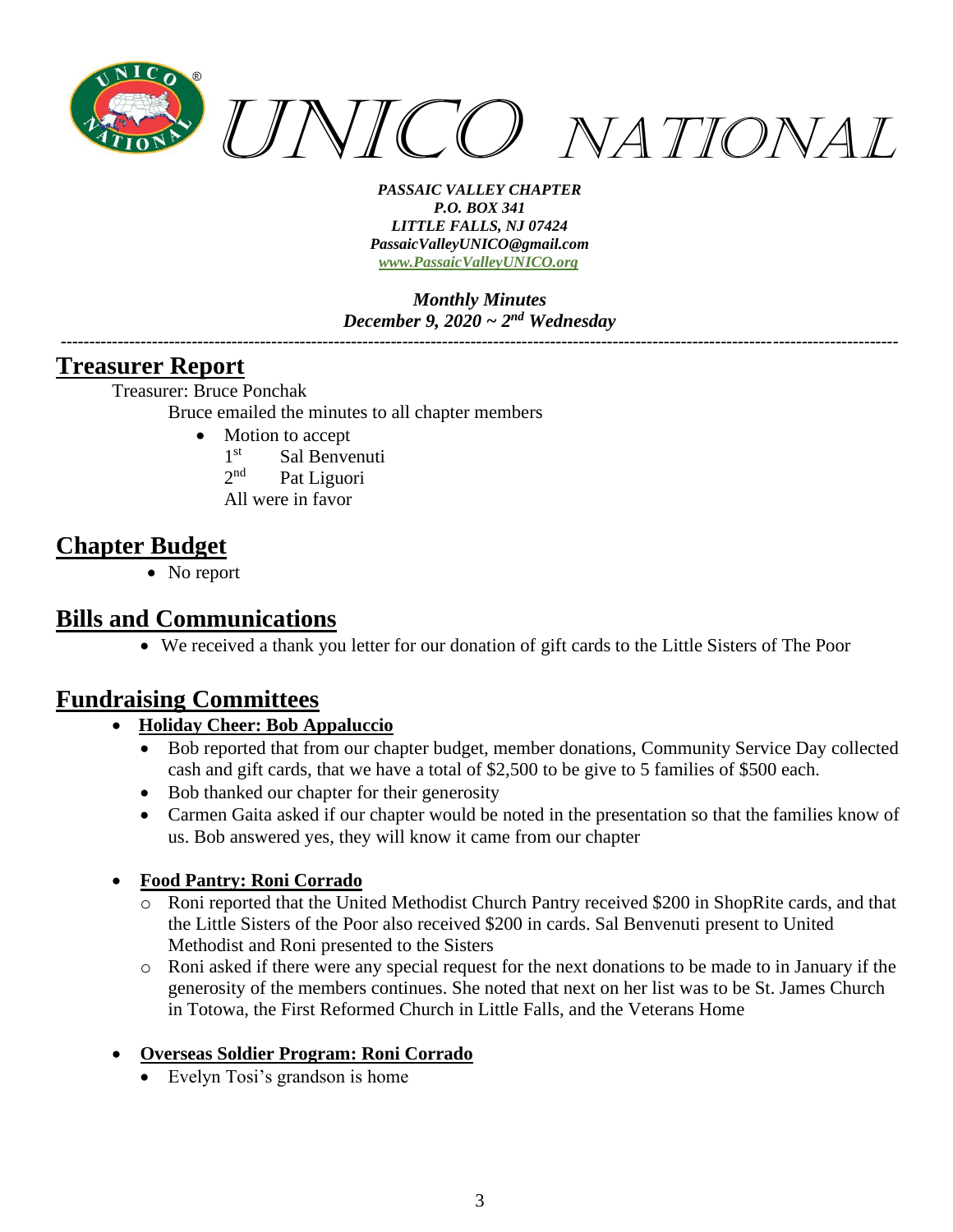

*Monthly Minutes December 9, 2020 ~ 2nd Wednesday*

*---------------------------------------------------------------------------------------------------------------------------------------------------*

- **Golf Outing: Joe Barone**
	- In Joe's absence there was no report
- **Community Service Day: Pat Liguori**
	- No report

### **Non-Fundraising Committees**

- **Scholarship: Carmen Gaita**
	- Carmen reported that seeing as there was no fundraising to replenish the Scholarship Fund that the only money we have for June of 2021 was \$3,500. That breaks down to two \$1,000 awards to high school, one \$1,000 for a study abroad, and \$500 for Brian Piccolo expenses
	- Carmen noted that we still have the donation clause of \$200 which gets your name of choice to be added to one of the scholarships.
	- Carmen also noted that he and the committee were thinking of possibly running a raffle to raise extra money.
	- Carmen Criscione suggested that possibly instead of two \$1,000 awards, that we think about four \$500 awards
	- Carmen Gaita also reported that the forms were sent to the high schools and that the guidance department said that the students were to be made aware of such.
	- Carmen Gaita noted that we have two members with grandchildren who are eligible for consideration for a scholarship and if anyone has someone in mind to let him know as well
	- Carmen Gaita did not that UNICO was formed in 1922 with Scholarships as it main idea

#### • **Italian Heritage: Angelo Verrone**

- No report
- **Italian Studies: Joe Agresti PNP**
	- No report
- **Good and Welfare: Sal Nocella**
	- We welcomed Tony Orlando back. He was also on our Zoom meeting and thanked everyone for their calls, letters and prayers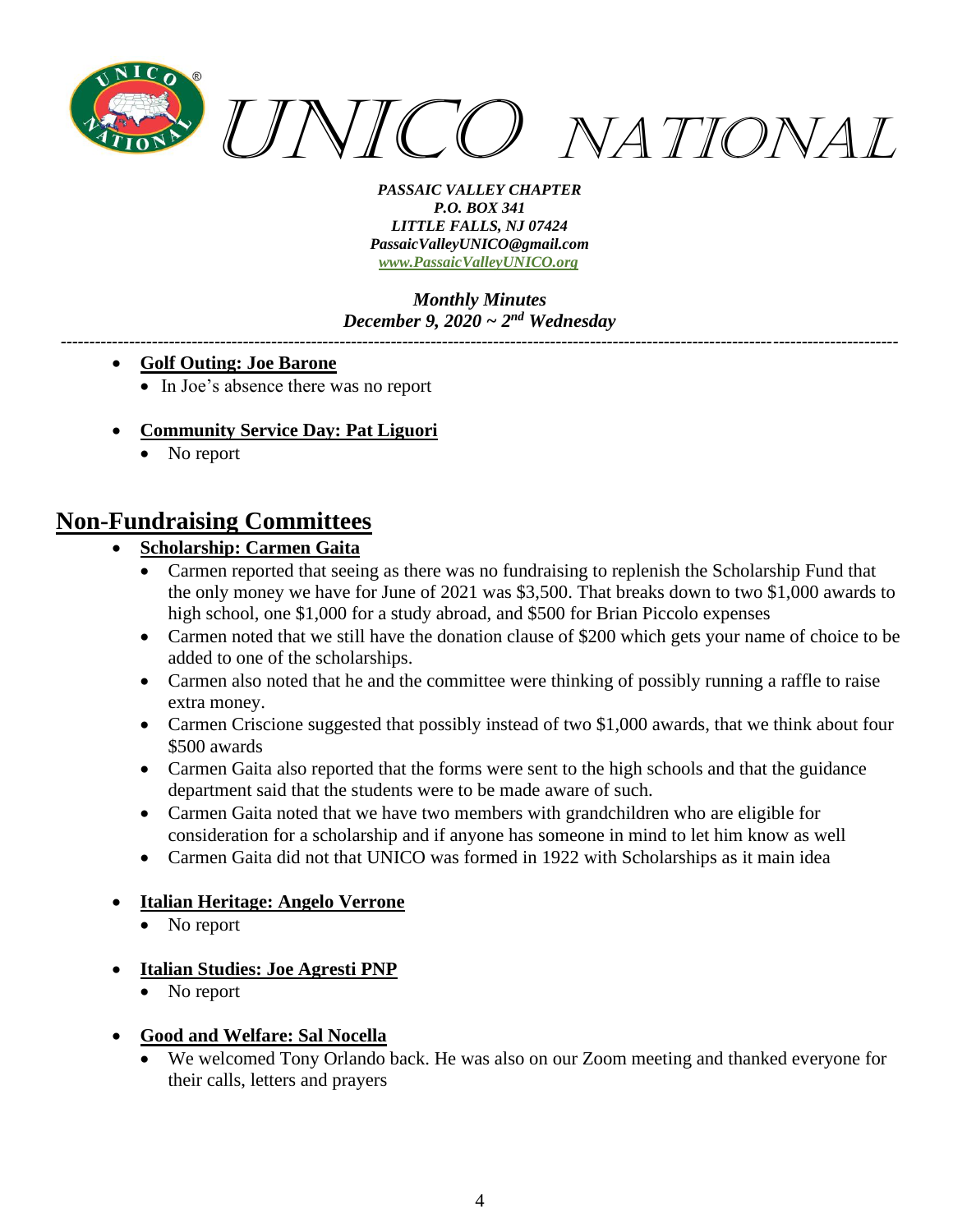

*Monthly Minutes December 9, 2020 ~ 2nd Wednesday*

*---------------------------------------------------------------------------------------------------------------------------------------------------*

#### • **Membership: John Barbieri**

- In John's absence, Steve Pelonero reported that we are at 57 members. As of the meeting we still have 10 members who have not yet paid their dues which are due to us on December  $15<sup>th</sup>$ , so that we can then meet and submit our last payment to National which is due by the end of the month of December.
- Steve also noted that the membership list of paid and not paid was emailed to the Executive Board and Board of Directors for review.
- Steve also noted that of the 10 members that were not paid, that 3 of them were regular members of which one of them had turned in a resignation letter due to health issues. The other 7 were student / youth members. Steve also noted that we did received youth dues from 3 of our youth members
- Finally, Steve noted that our Chapter Birthday members for December are listed on our website in the "Important Dates Section"

#### • **Newsletter & Website: Steve Pelonero**

- Steve reported that all was up to date on both the website and newsletter
- Our website is at 86,089 which is up from November at 86,012 visits

## **District and National Events**

- **District News**
	- o NJ IV District Governor Steve Calantone reported that he has been visiting the chapters in our district, both in person, but mainly via Zoom. All chapters are having the same issues as ours with fundraising and scholarships and member retention. He noted that it seems that golf outings are the big fundraiser for most of the chapters
- **National News**
	- o Steve Pelonero reported about National. He said that we are still hoping for a convention in Florida in 2021 but that alternate venues are being looked into just in case it deems necessary to do so
	- o Steve and Eileen Wood remarked that Joe Agresti, being the National Ad Journal Chair for the conventions, has been sending out to all chapters request to take a sponsor ad in the journal. Eileen reported that Joe would be sending a request to our chapter members to help support it seeing as Steve Pelonero will be sworn in as the 2021 National President of UNICO
	- o Sal Benvenuti reported that most chapters are having issues collected dues from their members but that the deadline was extended to the end of the Calendar year, December 31<sup>st</sup>. He noted that the dues to national covers the administration costs of the office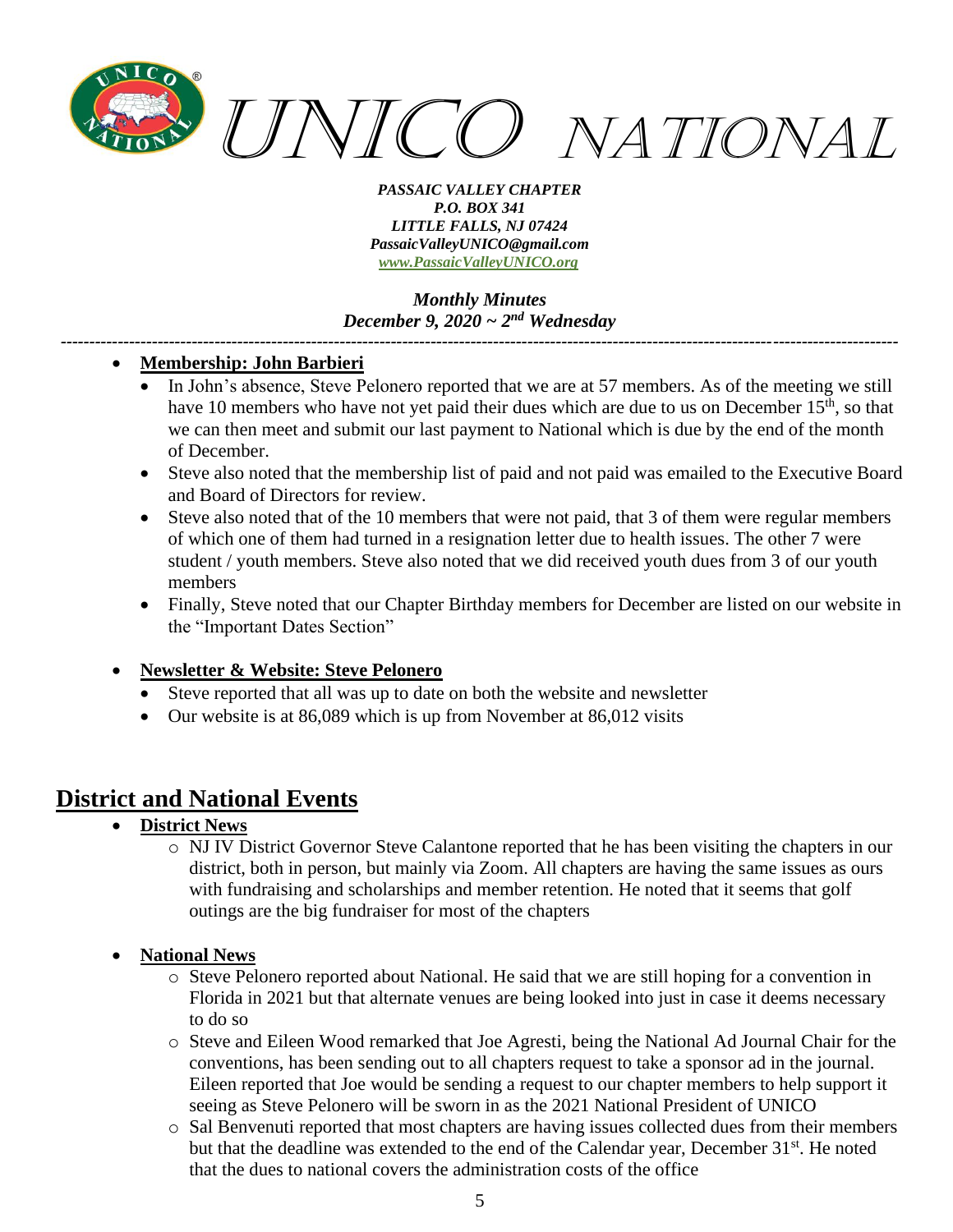

*Monthly Minutes December 9, 2020 ~ 2nd Wednesday*

*---------------------------------------------------------------------------------------------------------------------------------------------------*

### **Old Business**

• No old business

## **New Business**

Steve Pelonero reported that seeing it looks like there would be no District or Chapter Christmas Dinner or Get-Together, he said that he did sent an email out to all of our chapter members that if they wanted to send in a family Christmas Photo that it would be put in a section in the Photo Gallery of our website so that this way we could still celebrate the holiday together virtually. So far one person did respond with a photo

# **Attendance at the December 9, 2020 Zoom meeting**

The photo below represents those who were online at the zoom meeting at the time that the photo was taken at 7:37 pm. More could have been online before or after it was taken … 22 were in attendance